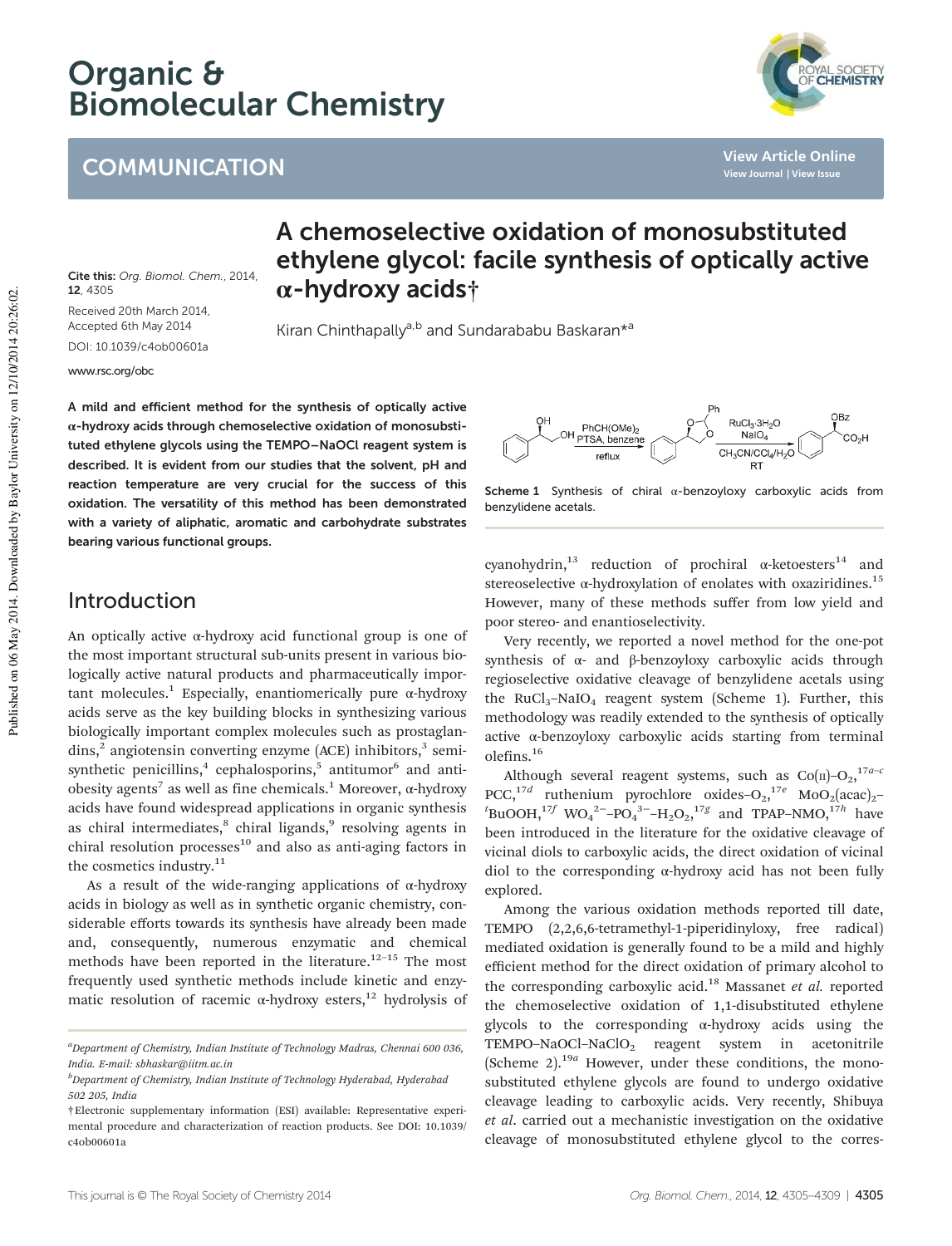Scheme 2 TEMPO mediated oxidation of substituted ethylene glycols.

ponding carboxylic acid using the same reagent system (TEMPO–NaOCl–NaClO<sub>2</sub>) in acetonitrile at room temperature. Interestingly, this study suggested that the reactive oxoammonium species (TEMPO<sup>+</sup>Cl<sup>−</sup>) promotes overoxidation of monosubstituted ethylene glycol to the corresponding α-ketoacid and subsequent oxidative cleavage of this ketoacid by NaClO<sub>2</sub>.<sup>19*b*</sup>

The above mechanistic studies coupled with the biological significance of α-hydroxy acids have motivated us to investigate and develop an efficient and reliable method for the conversion of monosubstituted ethylene glycol to the corresponding α-hydroxy acid under mild reaction conditions.

Our primary effort to identify a TEMPO based reagent system for the efficient oxidation of monosubstituted ethylene glycol to α-hydroxy acid has resulted in the systematic investigation of vicinal diol 3 with the TEMPO–NaOCl reagent system under a variety of reaction conditions.18*g*–*<sup>m</sup>* After screening the reaction in different solvents and at various temperatures, it was realized that the solvent, pH and reaction temperature play a very critical role in the TEMPO mediated oxidation of vicinal diol and the results obtained are summarized in Table 1. From these studies, it is evident that the oxidation reaction is generally faster in the acetonitrile solvent. At room temperature, the TEMPO–NaOCl reagent system favours

Table 1 Effect of the solvent, buffer and temperature on the TEMPC mediated oxidation of monosubstituted ethylene glycol 3

| 3              | 1 eq. TEMPO<br>OН<br>2 eq. NaOCl<br>OH<br>Solvent, Buffer<br>Temperature |            | .CO <sub>2</sub> H<br>OH<br>4a | .CO <sub>2</sub> H<br>∩<br>4b | CO <sub>2</sub> H<br>4c   |
|----------------|--------------------------------------------------------------------------|------------|--------------------------------|-------------------------------|---------------------------|
| Entry          | Solvent                                                                  | $Buffer^a$ | $T({}^{\circ}C)$               | Time (h)                      | Product ratio<br>4a:4b:4c |
| $\mathbf 1$    | Acetonitrile                                                             | A          | RT                             | 0.45                          | 0:1:9                     |
| $\overline{2}$ | Acetonitrile                                                             | A          | $\Omega$                       | 1.0                           | 5:10:3                    |
| 3              | Acetonitrile                                                             | B          | RT                             | 1.25                          | 7:3:0                     |
| 4              | Acetonitrile                                                             | B          | $\Omega$                       | 1.5                           | 4:1:0                     |
| 5              | $Accept^o$                                                               | A          | RT                             | 1.5                           | 5:1:5                     |
| 6              | Acetone <sup>b</sup>                                                     | A          | $\Omega$                       | 1.75                          | 5:1:1                     |
| 7              | Acetone <sup><i>b</i></sup>                                              | R          | RT                             | 1.5                           | 9:0:1                     |
| 8              | Acetone <sup>b</sup>                                                     | R          | 0                              | 2.0                           | 1:0:0                     |
| 9              | $DCM^c$                                                                  | B          | 0                              | 1.25                          | 11:1:2                    |

<sup>a</sup>A refers to phosphate buffer (pH 6.8) whereas B refers to 5% aq. NaHCO<sub>3</sub> buffer (pH 8.3). <sup>b</sup> 0.1 eq. of KBr was used. <sup>c</sup> 0.1 eq. of Bu<sub>4</sub>NBr was used.

oxidative cleavage more readily in the presence of phosphate buffer (pH 6.8) (Table 1, entries 1 and 5). Intriguingly, using aqueous 5% NaHCO<sub>3</sub> solution as a buffer (pH 8.3), a very clean and selective oxidation of vicinal diol 3 to the corresponding α-hydroxy acid 4a was observed in acetone at 0  $°C$ (Table 1, entry 8). Significantly, under these reaction conditions, the overoxidized products 4b and 4c were not observed. From these studies, it is obvious that the TEMPO–  $NaOCl-NaHCO<sub>3</sub>$  reagent combination in acetone discriminates primary and secondary alcohols and thus chemoselectively oxidizes the primary alcohol to the corresponding carboxylic acid (Table 1, entries 7 and 8).

Moreover, the stability of  $\alpha$ -hydroxy acid was further tested under these oxidation conditions and the results are summarized in Table 2. Unlike phosphate buffer in acetonitrile medium (Table 2, entries 1 and 2), in the presence of  $NAHCO<sub>3</sub>$ buffer, α-hydroxy acid 4a was found to be stable in acetone at 0 °C (Table 2, entry 3).

Since the synthetic potential of the TEMPO–NaOCl– NaHCO<sub>3</sub> reagent combination has not been fully explored, oxidation of a wide variety of monosubstituted ethylene glycols to  $\alpha$ -hydroxy acids has been investigated.<sup>20</sup> Consequently, the oxidation of (*R*)-(−)-phenylethylene glycol 1 with TEMPO–NaOCl– NaHCO<sub>3</sub> was carried out in acetone at 0  $^{\circ}$ C (Scheme 3). Intriguingly, the reaction proceeded readily to afford the corresponding α-hydroxy acid 2a in excellent yield with a high degree of chemoselectivity. It is evident from the literature that the vicinal diols derived from styrene and allyl benzene are susceptible to undergo oxidative cleavage with the TEMPO–NaOCl– NaClO<sub>2</sub> reagent system.<sup>19*a*</sup> Moreover, under the reaction conditions, the  $\alpha$ -hydroxy acid 2a did not suffer any racemization (Table 3, entry 1).

Table 2 Effect of the solvent and temperature on the TEMPO mediated oxidative cleavage of α-hydroxy acid 4a

| CO <sub>2</sub> H | 1 eq. TEMPO,                                   |    | ∵∪,H |
|-------------------|------------------------------------------------|----|------|
| ΟН<br>4a          | 2 eq. NaOCI<br>Solvent, Buffer,<br>Temperature | 4b | 4с   |

| Entry                                    | Solvent                                                                                        | Temperature $({}^{\circ}C)$ Time $(h)$ Ratio 4a : 4b : 4c |                           |                                   |
|------------------------------------------|------------------------------------------------------------------------------------------------|-----------------------------------------------------------|---------------------------|-----------------------------------|
| $\mathbf{1}$<br>2<br>3<br>$\overline{4}$ | Acetonitrile <sup>a</sup><br>Acetonitrile <sup>a</sup><br>Acetone $\mathbf{e}^b$<br>$Accept^b$ | RT<br>RT                                                  | 0.75<br>0.5<br>2.0<br>2.0 | 0:1:10<br>0:0:1<br>1:0:0<br>4:0:1 |
|                                          |                                                                                                |                                                           |                           |                                   |

<sup>*a*</sup> Phosphate buffer (6.8 pH) was used. <sup>*b*</sup> 5% aq. NaHCO<sub>3</sub> and 0.1 eq. of KBr were used.



Scheme 3 TEMPO mediated oxidation of monosubstituted ethylene glycol to α-hydroxy acid.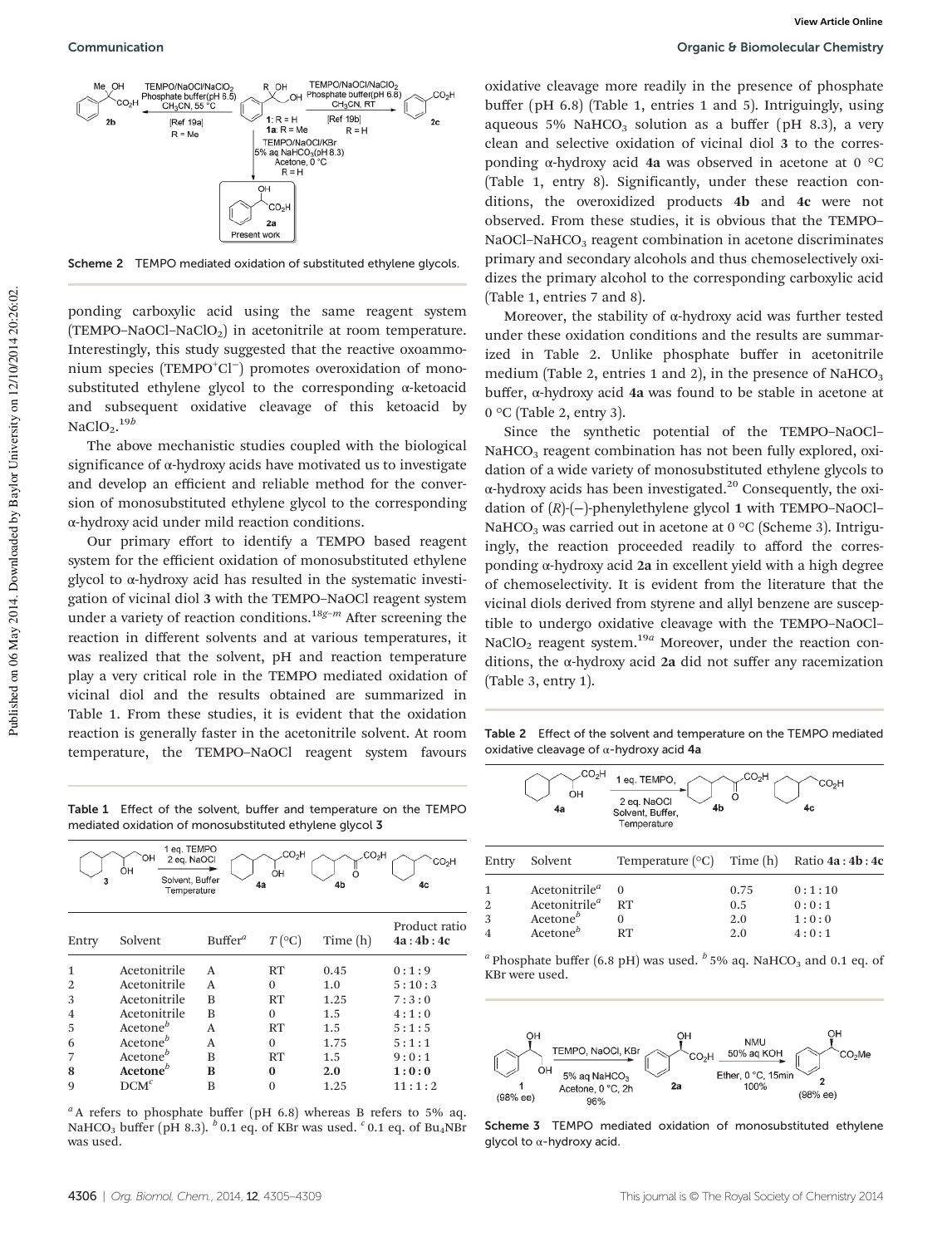Table 3 Chemoselective oxidation of monosubstituted ethylene glycols to  $\alpha$ -hydroxy acids

| Entry       | Substrate (% ee)                         | Product (% ee)                                                        | Yield $(\%)^a$ |
|-------------|------------------------------------------|-----------------------------------------------------------------------|----------------|
| $\mathbf 1$ | ŌΗ<br>OH.<br>1(98.0)                     | ŌH<br>CO <sub>2</sub> Me<br>2(98.0)                                   | 96             |
| 2           | ОН<br>ŌH<br>3(62.0)                      | CO <sub>2</sub> Me<br>ŌН<br>$4(62.0)^{b}$                             | 97             |
| 3           | ŌΗ<br>OH<br>Me<br>5(>99.0)               | ŌΗ<br>CO <sub>2</sub> Me<br>Me<br>6(>99.0)                            | 97             |
| $\,4\,$     | ŌH<br>OH<br>NO <sub>2</sub><br>7(97.0)   | ŌН<br>CO <sub>2</sub> Me<br>NO <sub>2</sub>                           | 94             |
| 5           | OН<br>ŌΗ<br>9(40.0)                      | 8(97.0)<br>CO <sub>2</sub> Me<br>ÔΗ<br>10(40.0)                       | 95             |
| 6           | F<br>F<br>OH<br>ŌΗ<br>Ë<br>F<br>11(40.0) | F<br>CO <sub>2</sub> Me<br>F.<br>ŌH<br>E.<br>F<br>12(40.0)            | 88             |
| 7           | ОН<br>ŌН<br>13 (69.0)                    | CO <sub>2</sub> Me<br>ŌH<br>14 $(69.0)^{b}$                           | 95             |
| 8           | OH<br>ŌH<br>15(81.0)                     | CO <sub>2</sub> Me<br>$\overrightarrow{O}$ H<br>16 (81.0 <sup>b</sup> | 92             |

*a* Isolated yield. *<sup>b</sup>* ee was determined by HPLC analysis of the corresponding O–Bz derivative.

Encouraged by this result, the generality of the methodology was further tested with several aromatic as well as aliphatic monosubstituted ethylene glycols having various functional groups and the results are summarized in Table 3. Under the reaction conditions, the aromatic monosubstituted ethylene glycols possessing functional groups such as –F,  $m\text{-}NO_2$ , and  $p\text{-}Me$  underwent smooth oxidation to give the corresponding α-hydroxy carboxylic acids in very good yields (Table 3, entries 1 and 3–6). Similarly, both cyclic and acyclic aliphatic monosubstituted ethylene glycols underwent clean

| Table 4 Chemoselective oxidation of glycols derived from carbo- |  |  |  |
|-----------------------------------------------------------------|--|--|--|
| hydrate molecules                                               |  |  |  |



oxidation to furnish the corresponding  $\alpha$ -hydroxy acids in excellent yields (Table 3, entries 2, 7 and 8). The versatility of the methodology was further tested with various glycols derived from carbohydrate molecules and the results are summarized in Table 4. Under the reaction conditions, the glycols, having both internal and terminal isopropylidene acetals, underwent smooth oxidation to give the corresponding α-hydroxy carboxylic acids in very good yields (Table 4, entries 1-5). Sensitive functional groups such as -OBn, -OMs,  $-N_3$ and isopropylidene acetal were found to be stable under the reaction conditions.

Interestingly, the oxidation of phenylethylene glycol 1 using catalytic amounts of TEMPO is found to be equally effective under our reaction conditions and furnished the corresponding α-hydroxy acid 2a in a slightly lower yield. The results are summarized in Table 5.<sup>21</sup>

Table 5 Oxidation of phenylethylene glycol 1 using a catalytic amount of TEMPO

| Entry | TEMPO (eq.) | Time $(h)$ | Yield of $2a$ $(\% )$ |
|-------|-------------|------------|-----------------------|
|       | 0.1         | 8          | 88                    |
|       | 0.2         | 4.5        | 91                    |
|       | 1.1         | 1.5        | 96                    |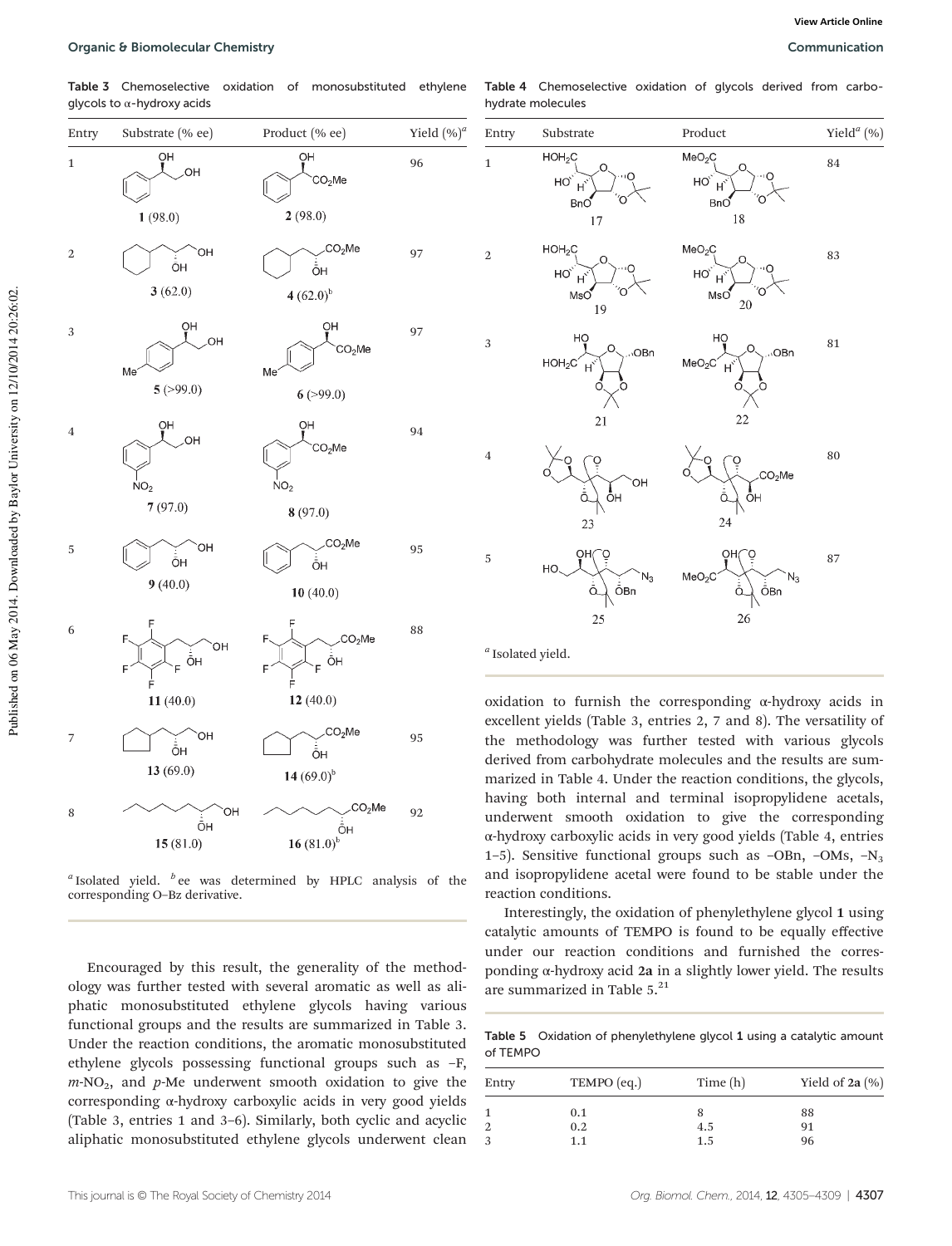## Conclusions

In summary, a mild and highly efficient method has been developed for the direct synthesis of α-hydroxy acids from monosubstituted ethylene glycols. Intriguingly, our studies have shown that the solvent, pH and reaction temperature are very vital for the success of this TEMPO mediated oxidation of vicinal diol to α-hydroxy acid. Under the reaction conditions, optically active glycol furnishes the corresponding α-hydroxy acid in excellent yield with a high degree of optical purity. Several functional groups such as  $-NO_2$ ,  $-F$ ,  $-OBn$ ,  $-OMs$ ,  $-N_3$ and isopropylidene acetal are found to be stable under the reaction conditions. Moreover, the catalytic version of this oxidation is found to be equally efficient. Since this reagent combination is more reliable and compatible with many functional groups, this method will find wide application in organic synthesis.<sup>22</sup>

#### Acknowledgements

The authors thank DST and CSIR, India, for financial support and DST-FIST for providing instrument facilities. KC thanks UGC-New Delhi for a research fellowship.

### Notes and references

- 1 G. M. Coppola and H. F. Schuster, α*-Hydroxy Acids in Enantioselective Syntheses*, VCH, Weinheim, 1997.
- 2 P. A. Grieco, T. Takigawa and T. R. Vedananda, *J. Org. Chem.*, 1985, 50, 3111.
- 3 (*a*) G. Iwasaki, R. Kimura, N. Numao and K. Kondo, *Chem. Pharm. Bull.*, 1989, 37, 280; (*b*) H. Urbach and R. Henning, *Tetrahedron Lett.*, 1984, 25, 1143.
- 4 A. Furlenmeier, P. Quitt, K. Vogler and P. Lanz, *US Patent*, 3957758, 1976.
- 5 H. Bichel, K. Kocsis and H. Peter, *US Patent*, 4067979, 1978.
- 6 J.-P. Surivet and J.-M. Vatele, *Tetrahedron*, 1999, 55, 13011.
- 7 J. Mills, K. K. Schmiegel and W. N. Shaw, *US Patent*, 4391826, 1983.
- 8 (*a*) S. Hanessian, *Total Synthesis of Natural Products: The Chiron Approach*, Pergamon Press, New York, 1983, ch. 2; (*b*) S. M. Roberts, in *Comprehensive Organic Chemistry*, ed. I. O. Sutherland, D. H. Barton and W. D. Ollis, Pergamon, Oxford, 1979, vol. 2, pp. 743–747; (*c*) J. O. Bunte, A. N. Cuzzupe, A. M. Daly and M. A. Rizzacasa, *Angew. Chem., Int. Ed.*, 2006, 45, 6376.
- 9 (*a*) R. M. Hanson, *Chem. Rev.*, 1991, 91, 437; (*b*) Y. Gao, J. M. Klunder, R. M. Hanson, H. Masamune, S. Y. Ko and K. B. Sharpless, *J. Am. Chem. Soc.*, 1987, 109, 5765; (*c*) K. B. Sharpless and R. C. Michaelson, *J. Am. Chem. Soc.*, 1973, 95, 6136; (*d*) K. B. Sharpless and T. R. Verhoeven, *Aldrichimica Acta*, 1979, 12, 63.
- 10 P. T. Ho and K. Y. Ngu, *J. Org. Chem.*, 1993, 58, 2313.
- 11 M. P. Bousquet, R. M. Willemot, P. Monsan and E. Boures, *J. Mol. Catal. B: Enzym.*, 1998, 5, 49.
- 12 For kinetic resolutions see: (*a*) F. F. Huerta, Y. R. S. Laxmi and J.-E. Backvall, *Org. Lett.*, 2000, 2, 1037; (*b*) L. Tang and L. Deng, *J. Am. Chem. Soc.*, 2002, 124, 2870. For enzymatic resolutions see: (*c*) H.-R. Huang, J.-H. Xu, Y. Xu, J. Pan and X. Liu, *Tetrahedron: Asymmetry*, 2005, 16, 2113; (*d*) R. F. Campbell, K. Fitzpatrick, T. Inghardt, O. Karlsson, K. Nilsson, J. E. Reilly and L. Yet, *Tetrahedron Lett.*, 2003, 44, 5477.
- 13 (*a*) M.-X. Wang, G. Lu, G.-J. Ji, Z.-T. Huang, O. Meth-Cohn and J. Colby, *Tetrahedron: Asymmetry*, 2000, 11, 1123; (*b*) D. Zhu, H. Ankati, C. Mukherjee, Y. Yang, E. R. Biehl and L. Hua, *Org. Lett.*, 2007, 9, 2561; (*c*) P. Kaul, A. Banerjee and U. C. Banerjee, *Biomacromolecules*, 2006, 7, 1536; (*d*) G. DeSantis, Z. Zhu, W. A. Greenberg, K. Wong, J. Chaplin, S. R. Hanson, B. Farwell, L. W. Nicholson, C. L. Rand, D. P. Weiner, D. E. Robertson and M. J. Burk, *J. Am. Chem. Soc.*, 2002, 124, 9024.
- 14 (*a*) W. Yang, J.-H. Xu, Y. Xie, Y. Xu, G. Zhao and G.-Q. Lin, *Tetrahedron: Asymmetry*, 2006, 17, 1769; (*b*) D. Zhu, J. E. Stearns, M. Ramirez and L. Hua, *Tetrahedron*, 2006, 62, 4535; (*c*) M.-T. Xiao, Y.-Y. Huang, X.-A. Shi and Y.-H. Guo, *Enzyme Microb. Technol.*, 2005, 37, 589; (*d*) D. Zhu, Y. Yang, J. D. Buynak and L. Hua, *Org. Biomol. Chem.*, 2006, 4, 2690; (*e*) S. M. Glueck, M. Pirker, B. M. Nestl, B. T. Ueberbacher, B. Larissegger-Schnell, K. Csar, B. Hauer, R. Stuermer, W. Kroutil and K. Faber, *J. Org. Chem.*, 2005, 70, 4028; (*f*) J.-L. Vasse, V. Levacher, J. Bourguignon and G. Dupas, *Chem. Commun.*, 2002, 2256.
- 15 F. A. Davis and B.-C. Chen, *Chem. Rev.*, 1992, 92, 919.
- 16 P. S. Kumar, A. Banerjee and S. Baskaran, *Angew. Chem., Int. Ed.*, 2010, 49, 804.
- 17 (*a*) G. D. Vries and A. Schors, *Tetrahedron Lett.*, 1968, 54, 5689; (*b*) P. Mastrorilli, G. P. Surama, C. F. Nobile, G. Farinola and L. Lopez, *J. Mol. Catal.*, 2000, 156, 278; (*c*) T. Iwahama, Y. Yoshino, T. Keitoku, S. Sakaguchi and Y. Ishii, *J. Org. Chem.*, 2000, 65, 6502; (*d*) A. Cisneros, S. Fernández and J. E. Hernández, *Synth. Commun.*, 1982, 12, 833; (*e*) T. R. Felthouse, *J. Am. Chem. Soc.*, 1987, 109, 7566; (*f*) K. Kandeda, K. Morimoto and T. Imanaka, *Chem. Lett.*, 1988, 17, 1295; (*g*) C. Venturello and M. Ricci, *J. Org. Chem.*, 1986, 51, 1599; (*h*) A.-K. C. Schmidt and C. B. W. Stark, *Org. Lett.*, 2011, 13, 5788.
- 18 (*a*) M. Zhao, J. Li, E. Mano, Z. Song, D. M. Tschaen, E. J. J. Grabowski and P. J. Reider, *J. Org. Chem.*, 1999, 64, 2564; (*b*) L. D. Luca, G. Giacomelli, S. Masala and A. Porcheddu, *J. Org. Chem.*, 2003, 68, 4999; (*c*) C. S. Rye and S. G. Withers, *J. Am. Chem. Soc.*, 2002, 124, 9756; (*d*) L. Ying and J. Gervay-Hague, *Carbohydr. Res.*, 2003, 338, 835; (*e*) J. A. Cella, J. A. Kelley and E. F. Kenehan, *J. Org. Chem.*, 1975, 40, 1860; (*f*) L. Huang, N. Teumelsan and X. Huang, *Chem.* – *Eur. J.*, 2006, 12, 5246; (*g*) K. L. Reddy and K. B. Sharpless, *J. Am. Chem. Soc.*, 1998, 120, 1207; (*h*) G. C. G. Pais and M. E. Maier, *J. Org. Chem.*, 1999, 64, 4551; (*i*) P. L. Anelli, C. Biffi, F. Montanari and S. Quici, *J. Org. Chem.*, 1987, 52, 2559; (*j*) D. L. Boger, R. B. Borzilleri